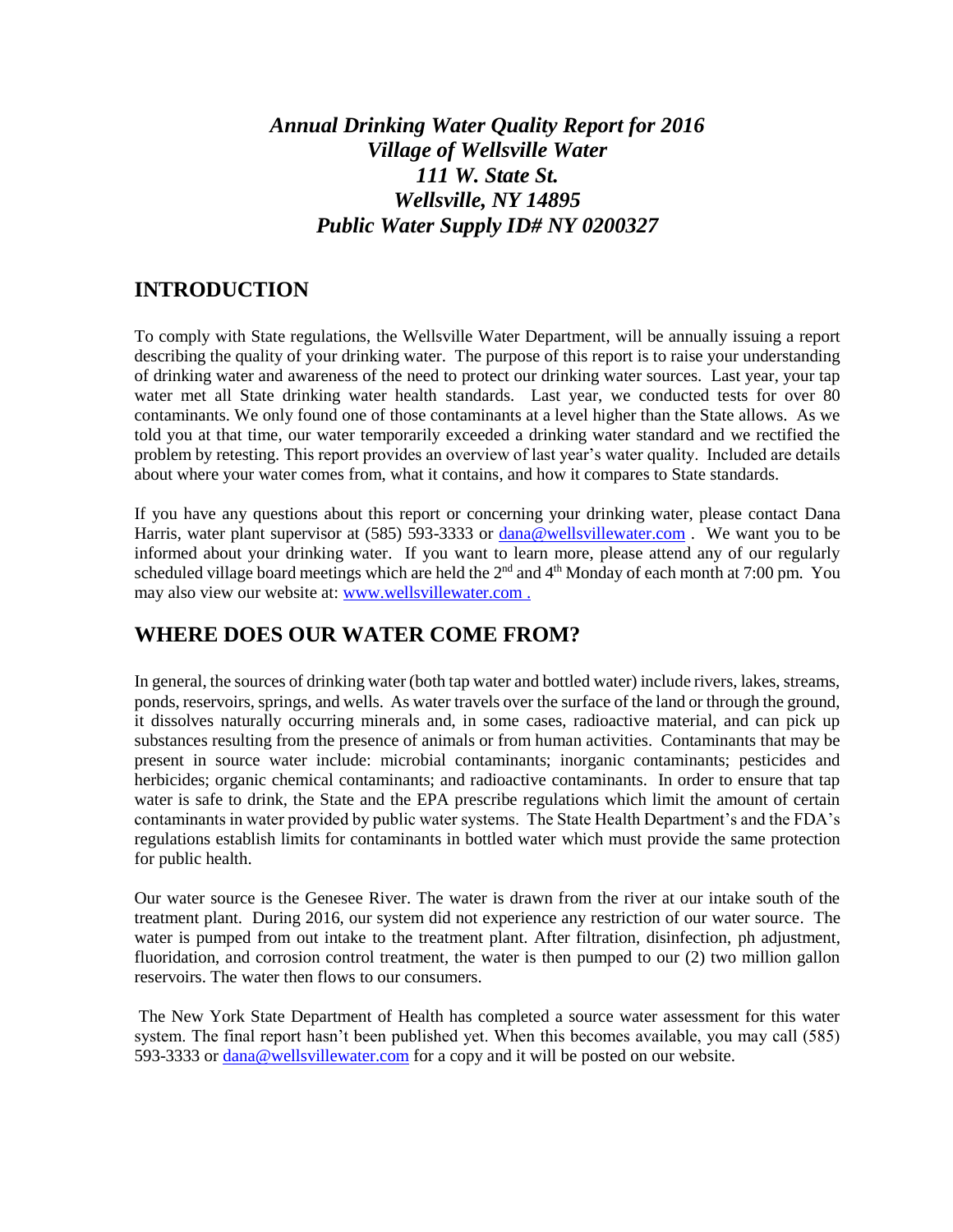# **FACTS AND FIGURES**

Our water system serves 5700 people through 2300 service connections. The total water produced in 2016 was 261 million gallons. The daily average water pumped into the system was 713,967 gallons. Our highest single day was 1,784,400 gallons. The amount of water delivered to customers was 157 million gallons. This leaves an unaccounted-for total of 104 million gallons (40% of the total amount produced). This water was used to flush mains, fight fires and leakage.

In 2016, water customers were charged \$0.54 per unit of water (1 unit equals 748 gallons) for 1 to 3 units. \$3.68 for 4 to 50 units. \$2.54 for 51 to 100 units. \$2.27 for 101 to 150 units. \$1.32 for over 150 units. Plus, a monthly service charge of \$15.25. For a more detailed explanation of our billing rates: http://wellsvillewater.com/water-rates/

# **ARE THERE CONTAMINANTS IN OUR DRINKING WATER?**

As the State regulations require, we routinely test your drinking water for numerous contaminants. These contaminants include: total coliform, turbidity, inorganic compounds, nitrate, nitrite, lead and copper, volatile organic compounds, total trihalomethanes, haloacetic acids, radiological and synthetic organic compounds.

The table presented below depicts which compounds were detected in your drinking water. The State allows us to test for some contaminants less than once per year because the concentrations of these contaminants do not change frequently. Some of our data, though representative, are more than one year old. For more detailed testing results, please visit our website for the latest sampling results at: http://wellsvillewater.com/lab-results/

It should be noted that all drinking water, including bottled drinking water, may be reasonably expected to contain at least small amounts of some contaminants. The presence of contaminants does not necessarily indicate that water poses a health risk. More information about contaminants and potential health effects can be obtained by calling the EPA's Safe Drinking Water Hotline (800-426- 4791) or the Allegany County Health Department at (585) 268-9250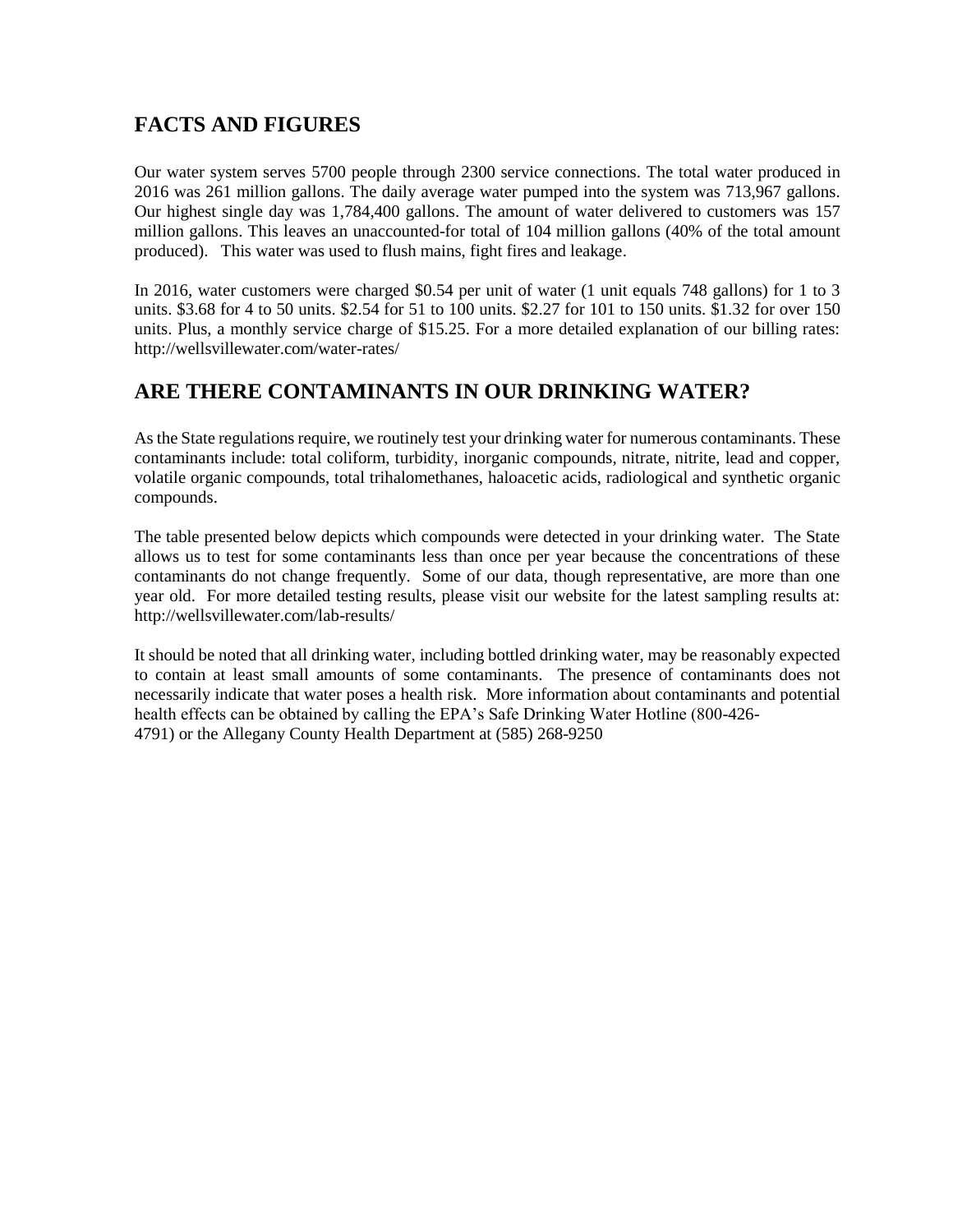| <b>Table of Detected Contaminants</b>                           |                     |                   |                                               |                               |                         |                                            |                                                                      |
|-----------------------------------------------------------------|---------------------|-------------------|-----------------------------------------------|-------------------------------|-------------------------|--------------------------------------------|----------------------------------------------------------------------|
| Contaminant                                                     | Violation<br>Yes/No | Date of<br>Sample | <b>Level Detected</b><br>(Avg/Max)<br>(Range) | Unit<br>Measure-<br>ment      | <b>MCLG</b>             | <b>Regulatory Limit</b><br>(MCL, TT or AL) | Likely Source of<br>Contamination                                    |
| <b>Microbiological Contaminants</b>                             |                     |                   |                                               |                               |                         |                                            |                                                                      |
| Turbidity <sup>2</sup>                                          | No                  | 01/11/2016        | 0.22<br>$0.04 - 0.22$                         | <b>NTU</b>                    | n/a                     | <b>TT</b><br>0.3                           | Soil runoff                                                          |
| Total Coliform <sup>1</sup>                                     | Yes                 | 09/2016           | 2 positive<br>samples                         | n/a                           | $\boldsymbol{0}$        | $MCL = 2$ or more<br>positive samples      | Naturally present in the<br>environment                              |
| <b>Radiological Contaminants</b>                                |                     |                   |                                               |                               |                         |                                            |                                                                      |
|                                                                 |                     |                   |                                               |                               |                         |                                            |                                                                      |
| Uranium                                                         | No                  | 06/15/2016        | 0.056                                         | $\frac{u}{g}$                 | $\boldsymbol{0}$        | 30                                         | Erosion of natural deposits                                          |
| Gross Alpha                                                     | No                  | 06/15/2016        | $-0.128$                                      | pCi/L                         | $\boldsymbol{0}$        | 15                                         | Erosion of natural deposits                                          |
| Gross Beta                                                      | No                  | 06/15/2016        | 0.5777                                        | pCi/L                         | $\boldsymbol{0}$        | $MCL = 4$ mrem/yr                          | Decay of natural deposits and<br>man-made emissions.                 |
| Radium 228                                                      | No                  | 06/15/2016        | 1.59                                          | pCi/L                         | $\boldsymbol{0}$        | $MCL = 5$                                  | Erosion of natural deposits                                          |
|                                                                 |                     |                   |                                               | <b>Inorganic Contaminants</b> |                         |                                            |                                                                      |
| Barium                                                          | No                  | 01/20/2016        | 0.045                                         | mg/1                          | $\overline{c}$          | $MCL = 2$                                  | Discharge of drilling wastes,<br>metal refineries, natural deposits. |
| Chloride                                                        | No                  | 08/18/2016        | 18.2                                          | mg/1                          | n/a                     | $MCL = 250$                                | Naturally occurring or road<br>salt contamination.                   |
| Copper $3$                                                      | No                  |                   | 0.1100<br>07/18/2016 0.0085-0.1200            | mg/1                          | 1.3                     | $AL = 1.3$                                 | Corrosion of galvanized<br>pipes, natural deposits.                  |
|                                                                 |                     |                   |                                               |                               |                         |                                            |                                                                      |
| Fluoride                                                        | No                  | 07/03/2016        | 1.11                                          | mg/1                          | n/a                     | $MCL = 2.2$                                | Natural deposits, water additive<br>that promotes strong teeth.      |
| Lead <sup>4</sup>                                               | No                  | 07/18/2016        | 0.0013<br>$nd - 0.0032$                       | mg/1                          | $\boldsymbol{0}$        | $AL = 0.015$                               | Corrosion of household plumbing<br>systems, natural deposits         |
| Nitrate                                                         | No                  | 01/06/2016        | 1.48                                          | mg/1                          | 10                      | $MCL = 10$                                 | Runoff from fertilizer use.                                          |
| Sodium                                                          | No                  | 02/17/2016        | 16.0                                          | mg/1                          | n/a                     | n/a                                        | Naturally occurring.                                                 |
| Sulfate                                                         | No                  | 02/06/2013        | 7.57                                          | mg/1                          | 250                     | n/a                                        | Naturally occurring.                                                 |
| <b>Synthetic Organic Chemicals</b>                              |                     |                   |                                               |                               |                         |                                            |                                                                      |
| 04/06/2016 no detections                                        |                     |                   |                                               |                               |                         |                                            |                                                                      |
| <b>Volatile Organic Compounds</b><br>$01/20/2016$ no detections |                     |                   |                                               |                               |                         |                                            |                                                                      |
| <b>Disinfection Byproducts</b>                                  |                     |                   |                                               |                               |                         |                                            |                                                                      |
| HAA5 <sup>5</sup>                                               | No                  | Quarterly         | 29.5<br>$18.0 - 47.0$                         | ug/l                          | $\mathrm{n}/\mathrm{a}$ | 60                                         | Byproduct of drinking water<br>chlorination.                         |
| TTHM <sup>6</sup>                                               | $\rm No$            | Quarterly         | 51.0<br>$17.4 - 88.0$                         | ug/1                          | n/a                     | 80                                         | Byproduct of drinking water<br>chlorination.                         |
| <b>Total Organic Compounds</b>                                  |                     |                   |                                               |                               |                         |                                            |                                                                      |
|                                                                 |                     |                   | 1.39                                          |                               |                         |                                            | Disinfection byproduct                                               |
| Entry Point <sup>7</sup>                                        | No                  | Quarterly         | $1.21 - 1.72$                                 | mg/1                          | n/a                     | $TT = 35%$ removal                         | precursor.                                                           |
| Source <sup>7</sup>                                             | No                  | Quarterly         | 2.17<br>$1.90 - 2.63$                         | mg/l                          | n/a                     | n/a                                        | Disinfection byproduct<br>precursor.                                 |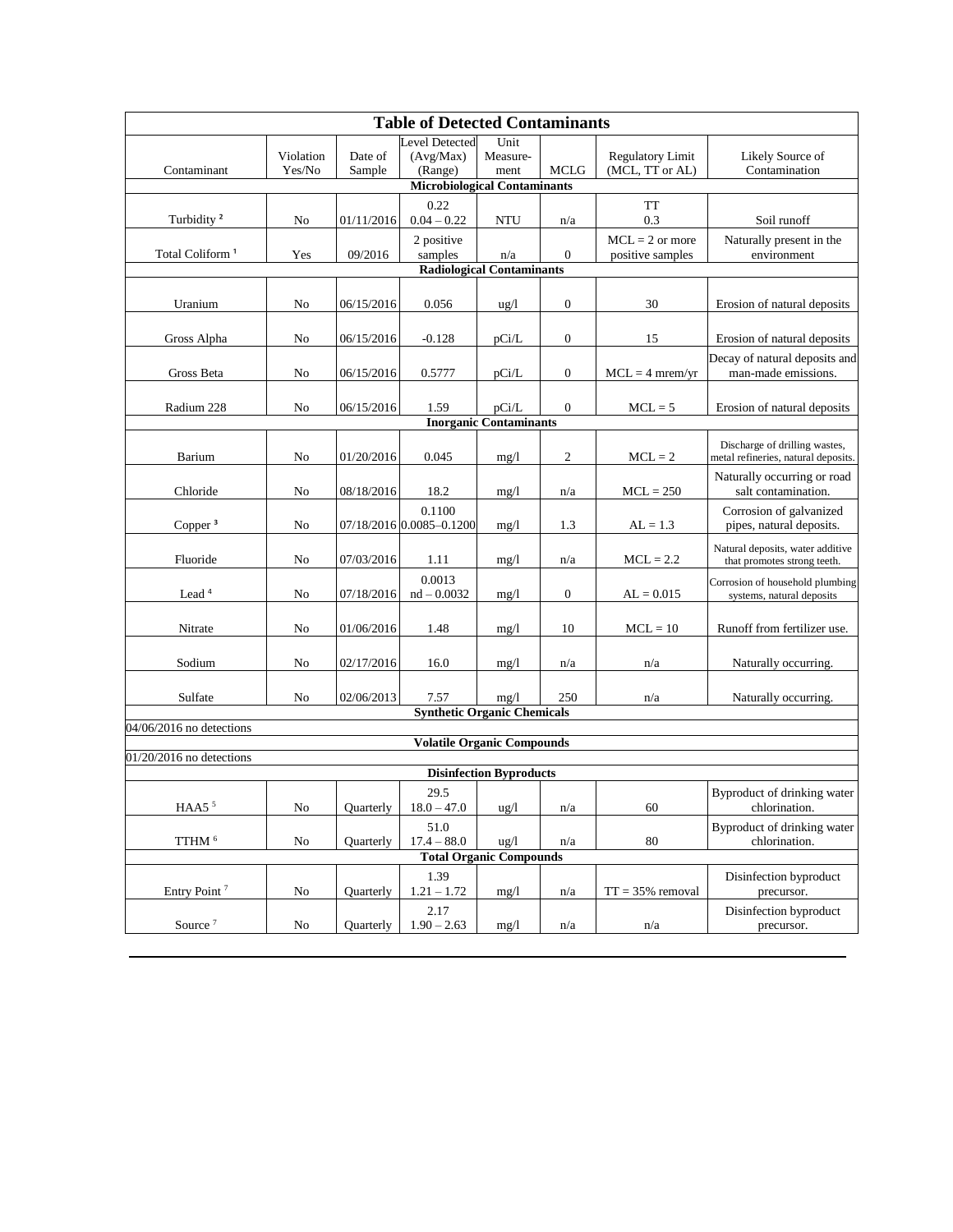1 – A violation occurs in systems collecting less than 40 samples per month when two or more samples are total coliform positive.

2 – Turbidity is a measure of the cloudiness of the water. We test it because it is a good indicator of the effectiveness of our filtration system. State regulations require that turbidity must always be below 0.30 NTU. 100% of our samples met this turbidity performance standard.

3 – The level presented represents the 90th percentile of the 20 sites sampled. The action level for copper was not exceeded at any of the sites tested.

 $4$  – The level presented represents the  $90<sup>th</sup>$  percentile of the 20 sites sampled. The action level for lead was not exceeded at any of the sites tested.

5 – HAA5's (mono-,di, & trichloroacetic acid, and mono-, & dibromoacetic acid) The level presented represents the annual average from both testing sites.

6 – TTHM's (chloroform, bromodichloromethane, dibromochloromethane and bromoform) The level presented represents the annual average from both testing sites.

7 – The level presented represents the annual average.

#### **Definitions:**

*Maximum Contaminant Level (MCL)*: The highest level of a contaminant that is allowed in drinking water. MCLs are set as close to the MCLGs as feasible.

*Maximum Contaminant Level Goal (MCLG)*: The level of a contaminant in drinking water below which there is no known or expected risk to health. MCLGs allow for a margin of safety.

*Action Level (AL)*: The concentration of a contaminant which, if exceeded, triggers treatment or other requirements which a water system must follow.

*Treatment Technique (TT)*: A required process intended to reduce the level of a contaminant in drinking water.

*Non-Detects (ND)*: Laboratory analysis indicates that the constituent is not present.

*Nephelometric Turbidity Unit (NTU)*: A measure of the clarity of water. Turbidity in excess of 5 NTU is just noticeable to the average person.

*Milligrams per liter (mg/l)*: Corresponds to one part of liquid in one million parts of liquid (parts per million - ppm).

*Micrograms per liter (ug/l)*: Corresponds to one part of liquid in one billion parts of liquid (parts per billion - ppb).

*Picocuries per liter (pCi/L)*: A measure of the radioactivity in water.

*Millirems per year (mrem/yr)*: A measure of radiation absorbed by the body.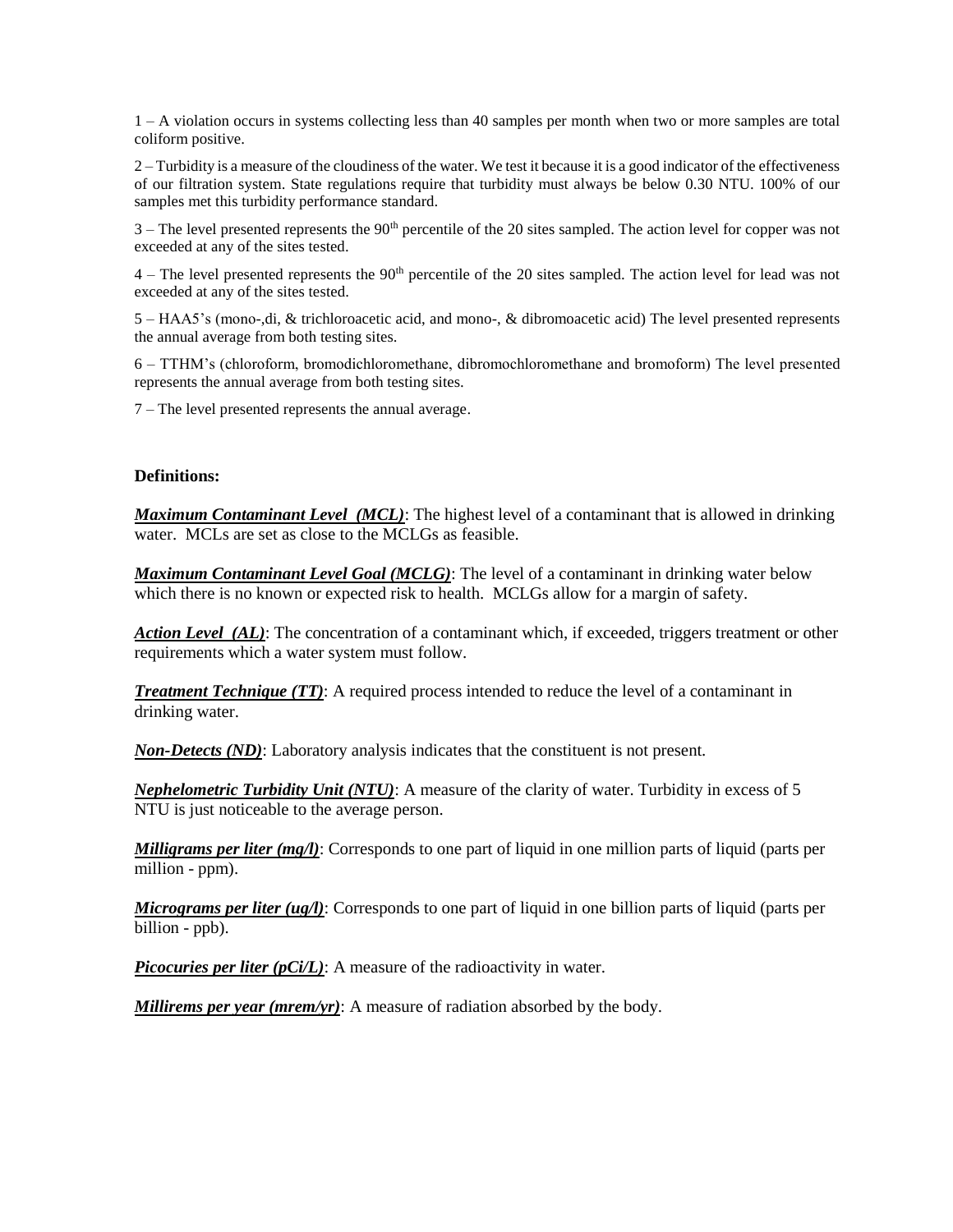#### **WHAT DOES THIS INFORMATION MEAN?**

The table shows that our system uncovered some problems this year. The violation was for total coliform bacteria. The duration of the violation was two days. the potential adverse health effects are:

Coliforms are bacteria that are naturally present in the environment and are used as an indicator that other, potentially-harmful, bacteria may be present. Coliforms were found in more samples than allowed and this was a warning of potential problems. Our repeat testing has confirmed that this violation has been corrected.

We have learned through our testing that some contaminants have been detected; however, these contaminants were detected below New York State requirements.

#### **IS OUR WATER SYSTEM MEETING OTHER RULES THAT GOVERN OPERATIONS?**

During 2016, our system was in compliance with applicable State drinking water operating, monitoring and reporting requirements.

#### **DO I NEED TO TAKE SPECIAL PRECAUTIONS?**

Although our drinking water met or exceeded state and federal regulations, some people may be more vulnerable to disease causing microorganisms or pathogens in drinking water than the general population. Immuno-compromised persons such as persons with cancer undergoing chemotherapy, persons who have undergone organ transplants, people with HIV/AIDS or other immune system disorders, some elderly, and infants can be particularly at risk from infections. These people should seek advice from their health care provider about their drinking water. EPA/CDC guidelines on appropriate means to lessen the risk of infection by Cryptosporidium, Giardia and other microbial pathogens are available from the Safe Drinking Water Hotline (800-426-4791).

#### **INFORMATION ON FLUORIDE ADDITION**

Our system is one of the many drinking water systems in New York State that provides drinking water with a controlled, low level of fluoride for consumer dental health protection. According to the United States Centers for Disease Control, fluoride is very effective in preventing cavities when present in drinking water at a properly controlled level. To ensure that the fluoride supplement in your water provides optimal dental protection, we monitor fluoride levels on a daily basis to make sure fluoride is maintained at a target level of 0.7 mg/. During 2016 monitoring showed that fluoride levels in your water were within 0.1 mg/l of the target level for 100% of the time. None of the monitoring results showed fluoride at levels that approach the 2.2 mg/l MCL for fluoride.